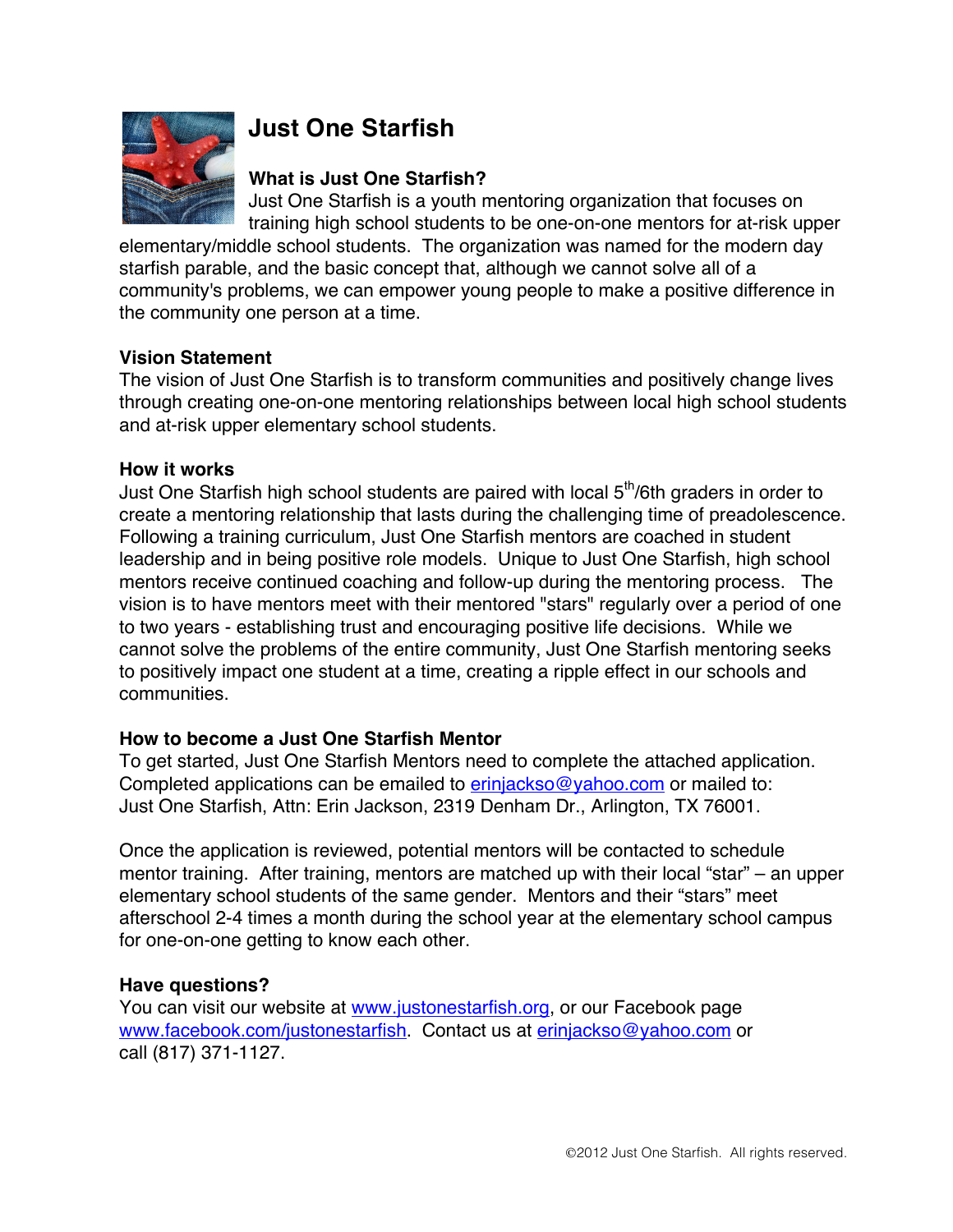## **Just One Starfish VOLUNTEER MENTOR APPLICATION AND CONTRACT**

|                       |                                                                                                      | Name: __________________________________Today's Date: __________________Birth Date: _______________ |  |
|-----------------------|------------------------------------------------------------------------------------------------------|-----------------------------------------------------------------------------------------------------|--|
| Home Address:         |                                                                                                      |                                                                                                     |  |
| <b>Street Address</b> | City                                                                                                 | Postal Code                                                                                         |  |
|                       |                                                                                                      |                                                                                                     |  |
|                       |                                                                                                      |                                                                                                     |  |
|                       |                                                                                                      | Parent/Guardian Contact Information - Name(s): _________________________________                    |  |
| <b>Street Address</b> | City                                                                                                 | Postal Code                                                                                         |  |
|                       | Parent Phone No. __________________________________ E-mail Address: ________________________________ |                                                                                                     |  |
|                       |                                                                                                      |                                                                                                     |  |

#### **Please List prior Volunteer Experience**

#### **Application Questions**

Your responses to the following questions will help us determine whether you are a good fit for Just One Starfish's program and match you with a mentee "star." You may complete the questions here or attach an additional sheet if necessary.

- 1. What qualities, skills, gifts, talents or other attributes do you feel you have that would benefit a younger student? Please explain.
- 2. What do you think will be most challenging about being a mentor?
- 3. What do you hope to gain from becoming a mentor?

#### **References**

Please list three (3) references who you have known for at least one (1) year. **One of these references must be your youth director or youth pastor, if applicable. Relatives or family members cannot be used as references.** Please give complete phone numbers. References will be contacted by phone. The information furnished to us by your references will remain strictly confidential.

| Name:                                                                                                                                                                                                                               |                                                |  |
|-------------------------------------------------------------------------------------------------------------------------------------------------------------------------------------------------------------------------------------|------------------------------------------------|--|
| Phone Number:                                                                                                                                                                                                                       | Number of Years Known: _____________________   |  |
| Name:                                                                                                                                                                                                                               |                                                |  |
| Phone Number:                                                                                                                                                                                                                       | Number of Years Known:                         |  |
|                                                                                                                                                                                                                                     | Relationship: ___________________________      |  |
| <b>Phone Number:</b> The Contract of the Contract of the Contract of the Contract of the Contract of the Contract of the Contract of the Contract of the Contract of the Contract of the Contract of the Contract of the Contract o | Number of Years Known: Number of Years Andrews |  |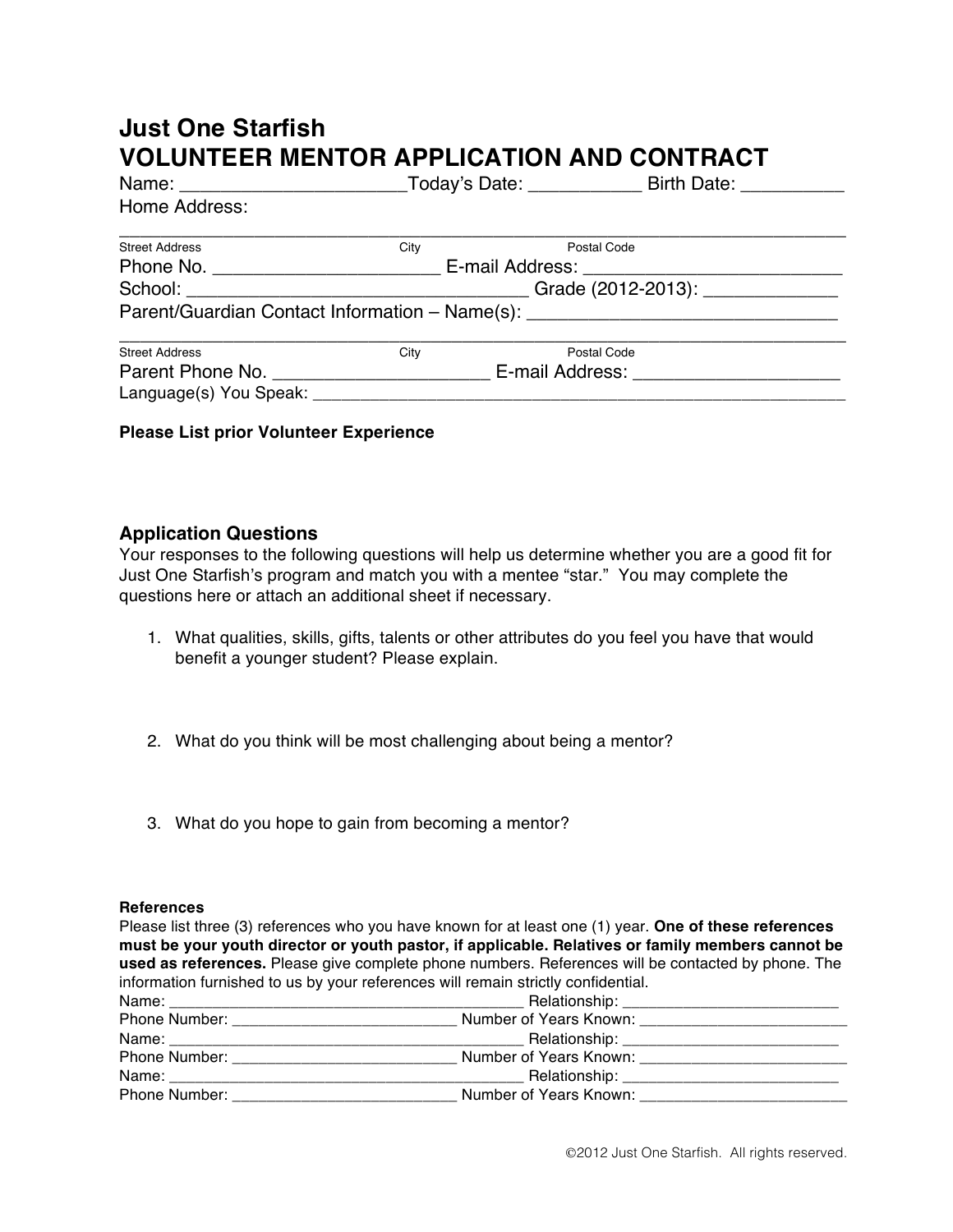# **Just One Starfish MENTOR CONTRACT**

**By initially each item and signing below, I agree to the following:** 

\_\_ I agree to participate in all required trainings.

\_\_I will complete my commitment to work with the program at least four hours per month for a full school year, unless otherwise agreed with Just One Starfish.

I consent to the use of my oral/written statements and the use of my photograph(s) by Just One Starfish for any non-commercial purpose associated with the program including, but not limited to, newsletters, news media coverage of Just One Starfish and its programs and fund-raising.\*

\_\_I will NOT take my mentee off-site in an unsupervised setting unless I have obtained parental consent and coordinated with Just One Starfish leadership.

\_\_I will contact my Site Coordinator or Just One Starfish Program Manager if I will be absent from a mentoring session and **I understand that excessive absence will result in removal from the program.** 

\_\_I will contact my Site Coordinator or Just One Starfish Program Manager if I have any problems or concerns about my mentoring relationship.

**I have read this application and agree to abide by the commitments made in it. The information I have provided in this application is true to the best of my knowledge.** 

Signature: \_\_\_\_\_\_\_\_\_\_\_\_\_\_\_\_\_\_\_\_\_\_\_\_\_\_\_\_\_\_\_\_\_\_\_\_\_\_\_\_ Date: \_\_\_\_\_\_\_\_\_\_\_\_\_\_\_\_

\* You have the option of not consenting to this particular clause by drawing a line through it and initialing on the side.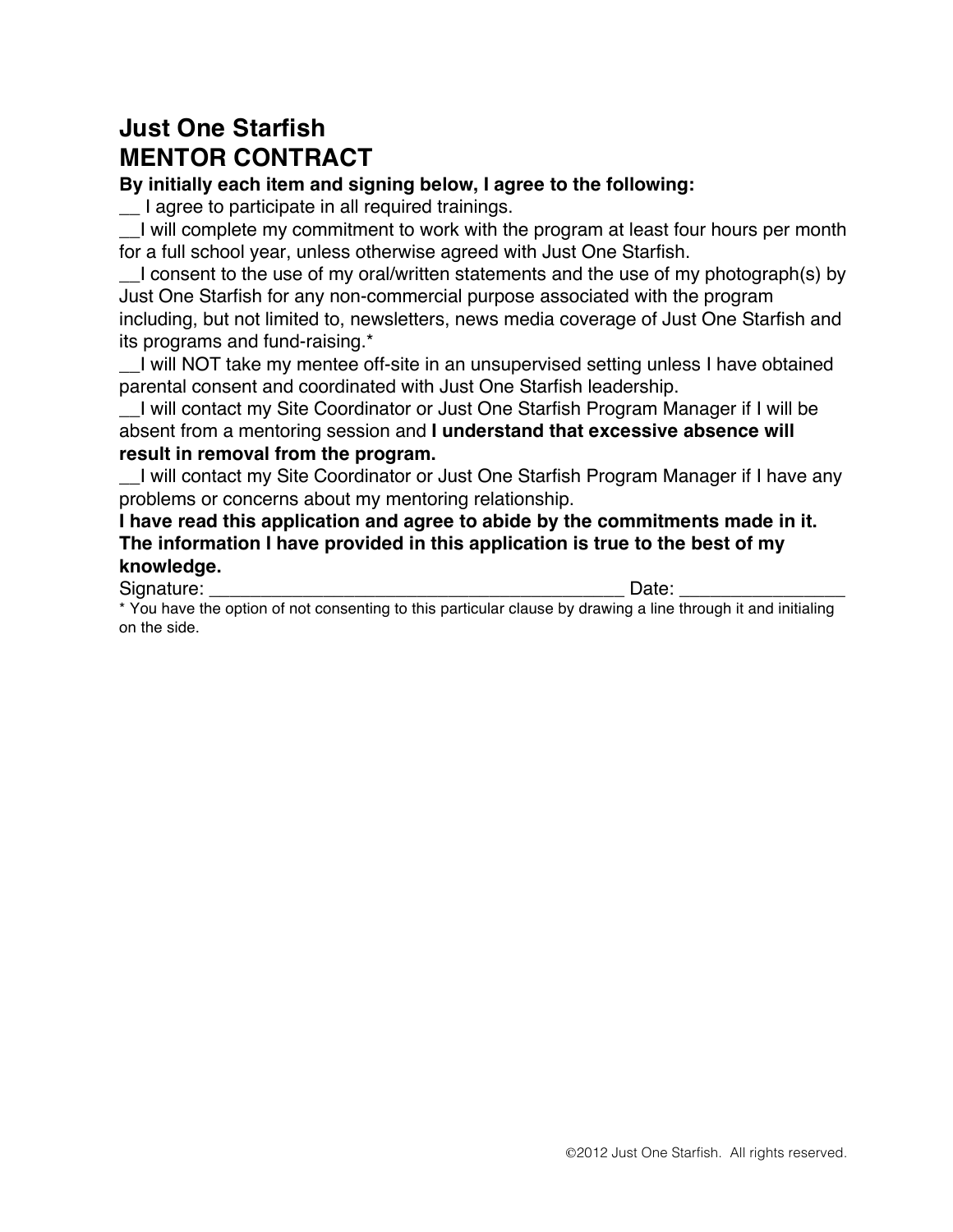## **Just One Starfish PARENTAL/GUARDIAN CONSENT & LIABILITY WAIVER (required for mentors under age 18)**

| <b>PARTICIPANT'S NAME:</b> |                 |
|----------------------------|-----------------|
| BIRTH DATE:                | $S$ – X $\cdot$ |
| PARENT/GUARDIAN'S NAME     |                 |
| <b>HOME ADDRESS</b>        |                 |
| <b>PARENT PHONE:</b>       | BUSINESS PHONE: |
|                            |                 |

I, (name of parent or guardian) \_\_\_\_\_\_\_\_\_\_\_\_\_\_\_\_\_\_\_\_\_\_\_\_\_\_\_\_\_\_\_\_\_\_\_\_, grant permission for my child (name of child)  $\blacksquare$ the Just One Starfish mentoring program.

As parent, and/or legal guardian, I remain legally responsible for any personal actions taken by the above named young person ("participant"). I agree on behalf of myself, my child's other parent if known or living (name of parent) \_\_\_\_\_\_\_\_\_\_\_\_\_\_\_\_\_\_, my child named herein, or our heirs, successors, and assigns, to hold harmless and defend Just One Starfish, its officers, directors and agents, and sponsors or representatives associated with the event with respect to any and all actions, claims or demands that may be made or brought against its officers, directors and agents, and sponsors or representatives associated with the program, arising from or in connection with my child's attending the program or in connection with any illness or injury or cost of medical treatment in connection therewith, and I agree to compensate the program, its officers, directors and agents, and the sponsors or representative associated with the event for reasonable attorney's fees and expenses arising in connection therewith.

| Signature |  |
|-----------|--|
|           |  |

Signature\_\_\_\_\_\_\_\_\_\_\_\_\_\_\_\_\_\_\_\_\_\_\_\_\_\_\_\_\_\_\_\_\_\_\_\_\_\_\_\_\_\_\_\_\_ Date\_\_\_\_\_\_\_\_\_\_\_\_\_\_\_\_\_\_\_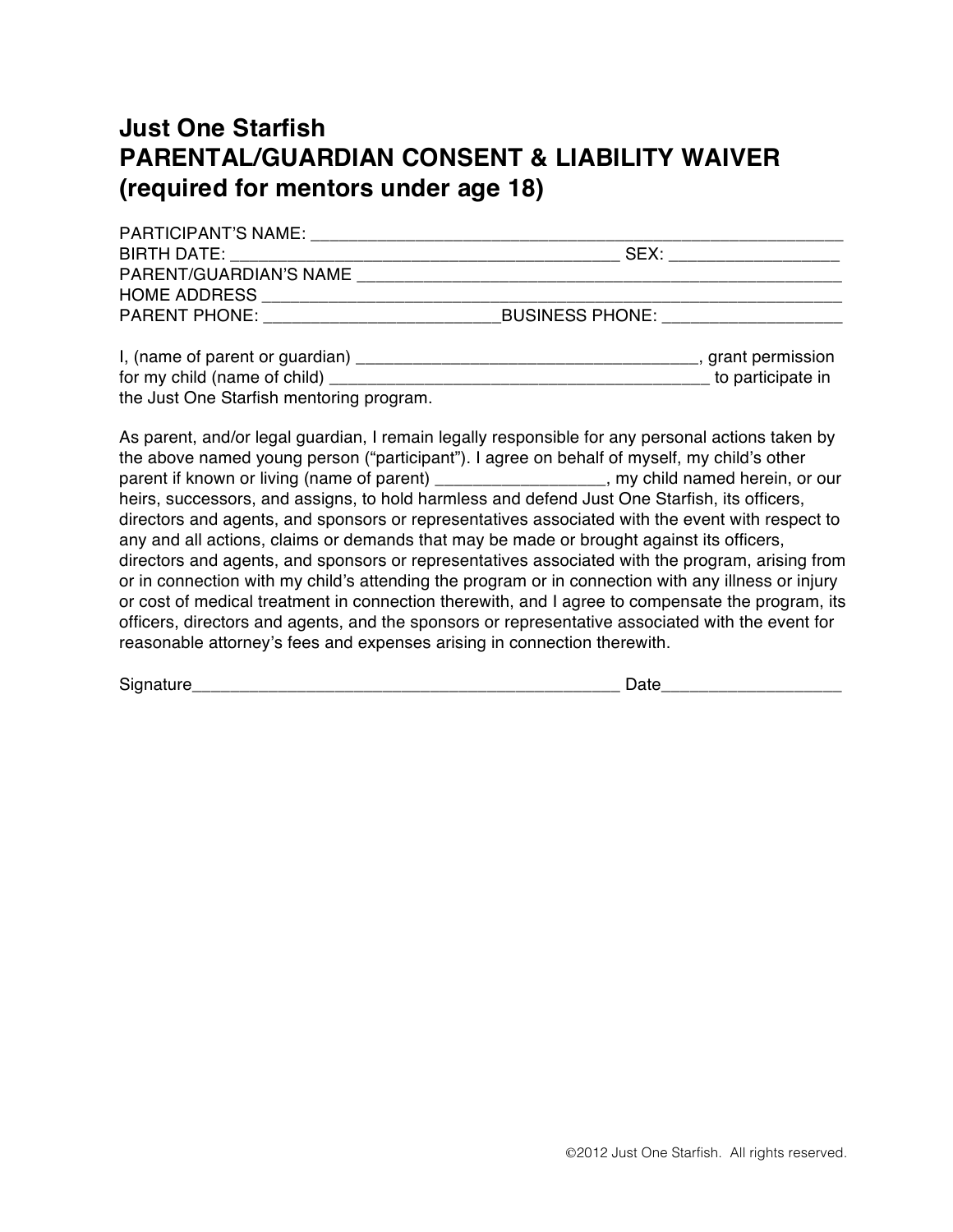## **Just One Starfish MENTOR APPLICATION Getting to Know You Questions**

*The questions below are designed to help us get to know you and your personality a little bit better. There are no right or wrong answers, the answers just help Just One Starfish to pair you up with the best mentee "star."* 

Using only 3 adjectives, describe how you see yourself.

Using only 3 adjectives, describe how others see you.

What is your greatest strength?

What is your greatest weakness?

Tell us one quirky/weird/interesting thing about you.

Briefly describe your faith journey.

What are a few ways you show your faith without saying it?

What are you most passionate about?